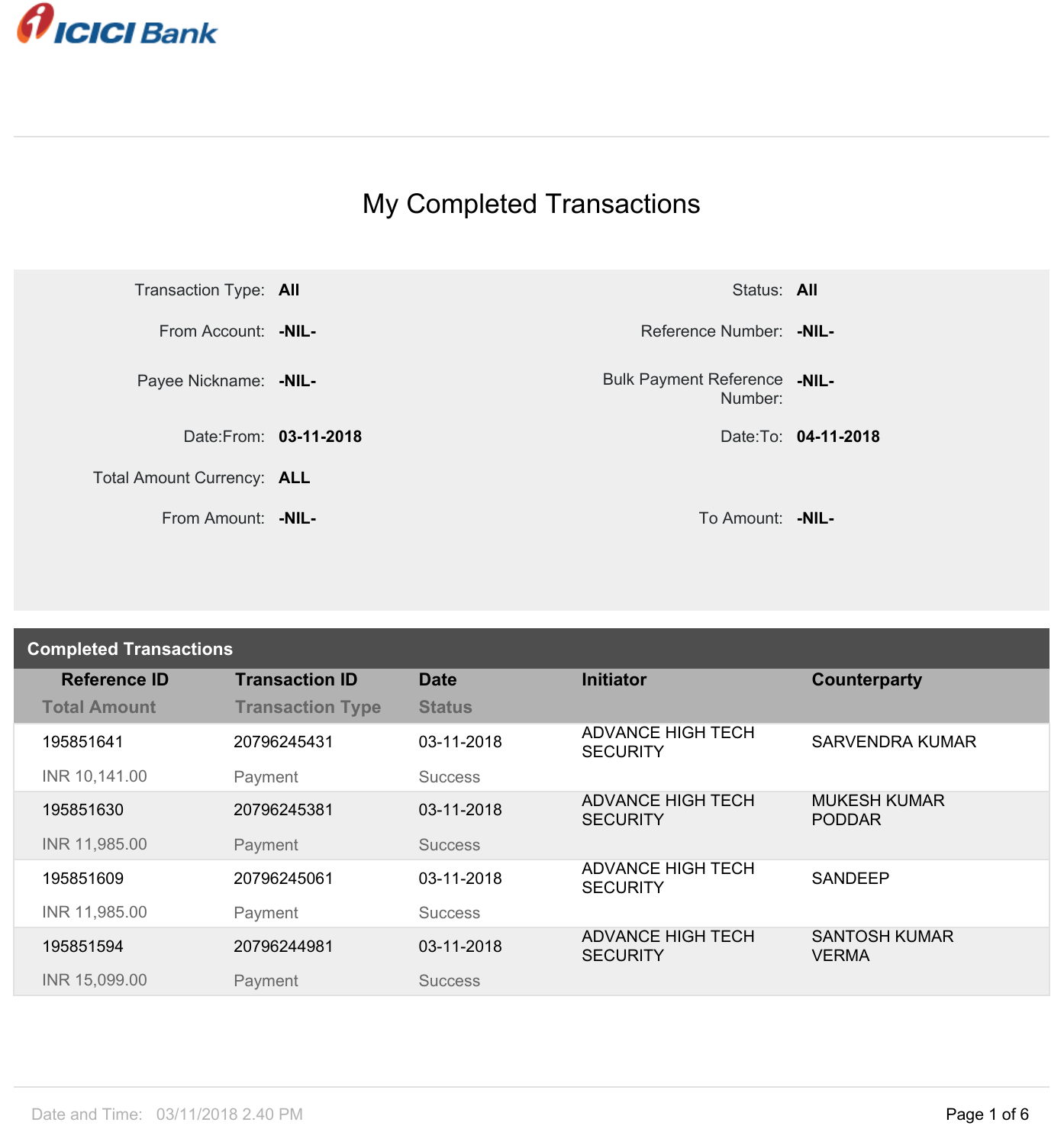| 195851179     | 20796240971 | 03-11-2018     | <b>ADVANCE HIGH TECH</b><br><b>SECURITY</b> | <b>CHANDAN KUMAR</b><br><b>PASWAN</b> |
|---------------|-------------|----------------|---------------------------------------------|---------------------------------------|
| INR 9,680.00  | Payment     | <b>Success</b> |                                             |                                       |
| 195851148     | 20796240741 | 03-11-2018     | <b>ADVANCE HIGH TECH</b><br><b>SECURITY</b> | <b>CHANDNI</b>                        |
| INR 12,446.00 | Payment     | <b>Success</b> |                                             |                                       |
| 195851164     | 20796240671 | 03-11-2018     | <b>ADVANCE HIGH TECH</b><br><b>SECURITY</b> | <b>UMESH KUMAR SINGH</b>              |
| INR 12,446.00 | Payment     | <b>Success</b> |                                             |                                       |
| 195851131     | 20796240471 | 03-11-2018     | <b>ADVANCE HIGH TECH</b><br><b>SECURITY</b> | <b>KHUSHBOO</b>                       |
| INR 11,985.00 | Payment     | <b>Success</b> |                                             |                                       |
| 195851117     | 20796240411 | 03-11-2018     | <b>ADVANCE HIGH TECH</b><br><b>SECURITY</b> | <b>PYARE LAL</b>                      |
| INR 12,446.00 | Payment     | <b>Success</b> |                                             |                                       |
| 195851103     | 20796240331 | 03-11-2018     | <b>ADVANCE HIGH TECH</b><br><b>SECURITY</b> | <b>MANISH KUMAR</b>                   |
| INR 11,985.00 | Payment     | <b>Success</b> |                                             |                                       |
| 195851081     | 20796240001 | 03-11-2018     | <b>ADVANCE HIGH TECH</b><br><b>SECURITY</b> | <b>KAPIL</b>                          |
| INR 12,446.00 | Payment     | <b>Success</b> |                                             |                                       |
| 195851059     | 20796239681 | 03-11-2018     | <b>ADVANCE HIGH TECH</b><br><b>SECURITY</b> | <b>ANITA</b>                          |
| INR 12,446.00 | Payment     | <b>Success</b> |                                             |                                       |
| 195851042     | 20796239601 | 03-11-2018     | <b>ADVANCE HIGH TECH</b><br><b>SECURITY</b> | <b>VISHNU YADAV</b>                   |
| INR 11,985.00 | Payment     | <b>Success</b> |                                             |                                       |
| 195851027     | 20796239491 | 03-11-2018     | <b>ADVANCE HIGH TECH</b><br><b>SECURITY</b> | <b>DINBANDHU</b>                      |
| INR 5,993.00  | Payment     | <b>Success</b> |                                             |                                       |
| 195851008     | 20796239181 | 03-11-2018     | <b>ADVANCE HIGH TECH</b><br><b>SECURITY</b> | <b>ARUN YADAV</b>                     |
| INR 11,063.00 | Payment     | <b>Success</b> |                                             |                                       |
| 195850903     | 20796238081 | 03-11-2018     | <b>ADVANCE HIGH TECH</b><br><b>SECURITY</b> | <b>RAJESH KUMAR</b>                   |
| INR 11,524.00 | Payment     | <b>Success</b> |                                             |                                       |
| 195850888     | 20796238021 | 03-11-2018     | <b>ADVANCE HIGH TECH</b><br><b>SECURITY</b> | <b>DILIP KUMAR</b>                    |
| INR 12,446.00 | Payment     | <b>Success</b> |                                             |                                       |
| 195850871     | 20796237821 | 03-11-2018     | <b>ADVANCE HIGH TECH</b><br><b>SECURITY</b> | <b>SUBHASH CHANDRA</b>                |
| INR 12,446.00 | Payment     | <b>Success</b> |                                             |                                       |
| 195850842     | 20796237461 | 03-11-2018     | <b>ADVANCE HIGH TECH</b><br><b>SECURITY</b> | <b>PAVNESH KUMAR</b>                  |
| INR 12,446.00 | Payment     | <b>Success</b> |                                             |                                       |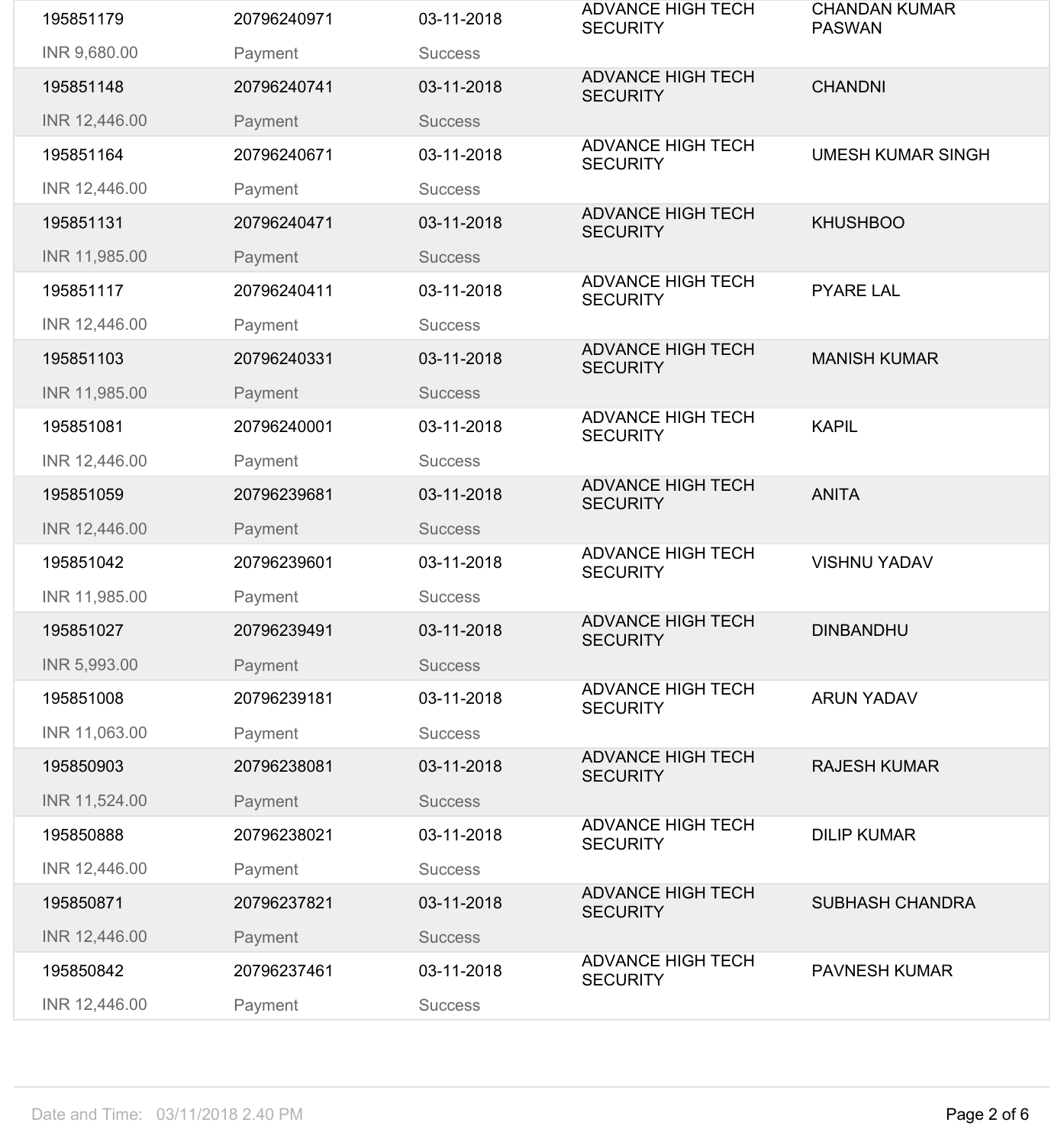| 195850819     | 20796237341 | 03-11-2018     | <b>ADVANCE HIGH TECH</b><br><b>SECURITY</b> | <b>BRAJENDRA KUMAR</b>                |
|---------------|-------------|----------------|---------------------------------------------|---------------------------------------|
| INR 12,446.00 | Payment     | <b>Success</b> |                                             |                                       |
| 195850785     | 20796237111 | 03-11-2018     | <b>ADVANCE HIGH TECH</b><br><b>SECURITY</b> | <b>SONU KUMAR SAH</b>                 |
| INR 11,524.00 | Payment     | <b>Success</b> |                                             |                                       |
| 195850802     | 20796237041 | 03-11-2018     | <b>ADVANCE HIGH TECH</b><br><b>SECURITY</b> | <b>UTTAM SINGH</b>                    |
| INR 11,063.00 | Payment     | <b>Success</b> |                                             |                                       |
| 195850770     | 20796236851 | 03-11-2018     | <b>ADVANCE HIGH TECH</b><br><b>SECURITY</b> | <b>SAVITRI</b>                        |
| INR 11,524.00 | Payment     | <b>Success</b> |                                             |                                       |
| 195850754     | 20796236751 | 03-11-2018     | <b>ADVANCE HIGH TECH</b><br><b>SECURITY</b> | <b>SACHIN KUMAR</b>                   |
| INR 9,219.00  | Payment     | <b>Success</b> |                                             |                                       |
| 195850739     | 20796236691 | 03-11-2018     | <b>ADVANCE HIGH TECH</b><br><b>SECURITY</b> | <b>SHARVAN KUMAR</b><br><b>MANDAL</b> |
| INR 12,446.00 | Payment     | <b>Success</b> |                                             |                                       |
| 195850717     | 20796236391 | 03-11-2018     | <b>ADVANCE HIGH TECH</b><br><b>SECURITY</b> | <b>RAKESH ROSHAN</b><br><b>KANTA</b>  |
| INR 11,063.00 | Payment     | <b>Success</b> |                                             |                                       |
| 195850698     | 20796236111 | 03-11-2018     | <b>ADVANCE HIGH TECH</b><br><b>SECURITY</b> | <b>RAVINDERA</b>                      |
| INR 12,446.00 | Payment     | <b>Success</b> |                                             |                                       |
| 195850681     | 20796236001 | 03-11-2018     | <b>ADVANCE HIGH TECH</b><br><b>SECURITY</b> | <b>MD RIZWAN ALAM</b>                 |
| INR 11,524.00 | Payment     | <b>Success</b> |                                             |                                       |
| 195850647     | 20796235461 | 03-11-2018     | <b>ADVANCE HIGH TECH</b><br><b>SECURITY</b> | <b>SUDHA DEVI</b>                     |
| INR 12,446.00 | Payment     | <b>Success</b> |                                             |                                       |
| 195850625     | 20796235271 | 03-11-2018     | <b>ADVANCE HIGH TECH</b><br><b>SECURITY</b> | <b>AVINASH KUMAR</b>                  |
| INR 12,446.00 | Payment     | <b>Success</b> |                                             |                                       |
| 195850604     | 20796235161 | 03-11-2018     | <b>ADVANCE HIGH TECH</b><br><b>SECURITY</b> | <b>ASHA DAS</b>                       |
| INR 11,524.00 | Payment     | <b>Success</b> |                                             |                                       |
| 195850571     | 20796234941 | 03-11-2018     | <b>ADVANCE HIGH TECH</b><br><b>SECURITY</b> | <b>CHINTOO MANDAL</b>                 |
| INR 12,446.00 | Payment     | <b>Success</b> |                                             |                                       |
| 195850555     | 20796234651 | 03-11-2018     | <b>ADVANCE HIGH TECH</b><br><b>SECURITY</b> | <b>RAJA RAM</b>                       |
| INR 11,985.00 | Payment     | <b>Success</b> |                                             |                                       |
| 195850534     | 20796234541 | 03-11-2018     | <b>ADVANCE HIGH TECH</b><br><b>SECURITY</b> | <b>RANJAN KUMAR</b>                   |
| INR 7,837.00  | Payment     | <b>Success</b> |                                             |                                       |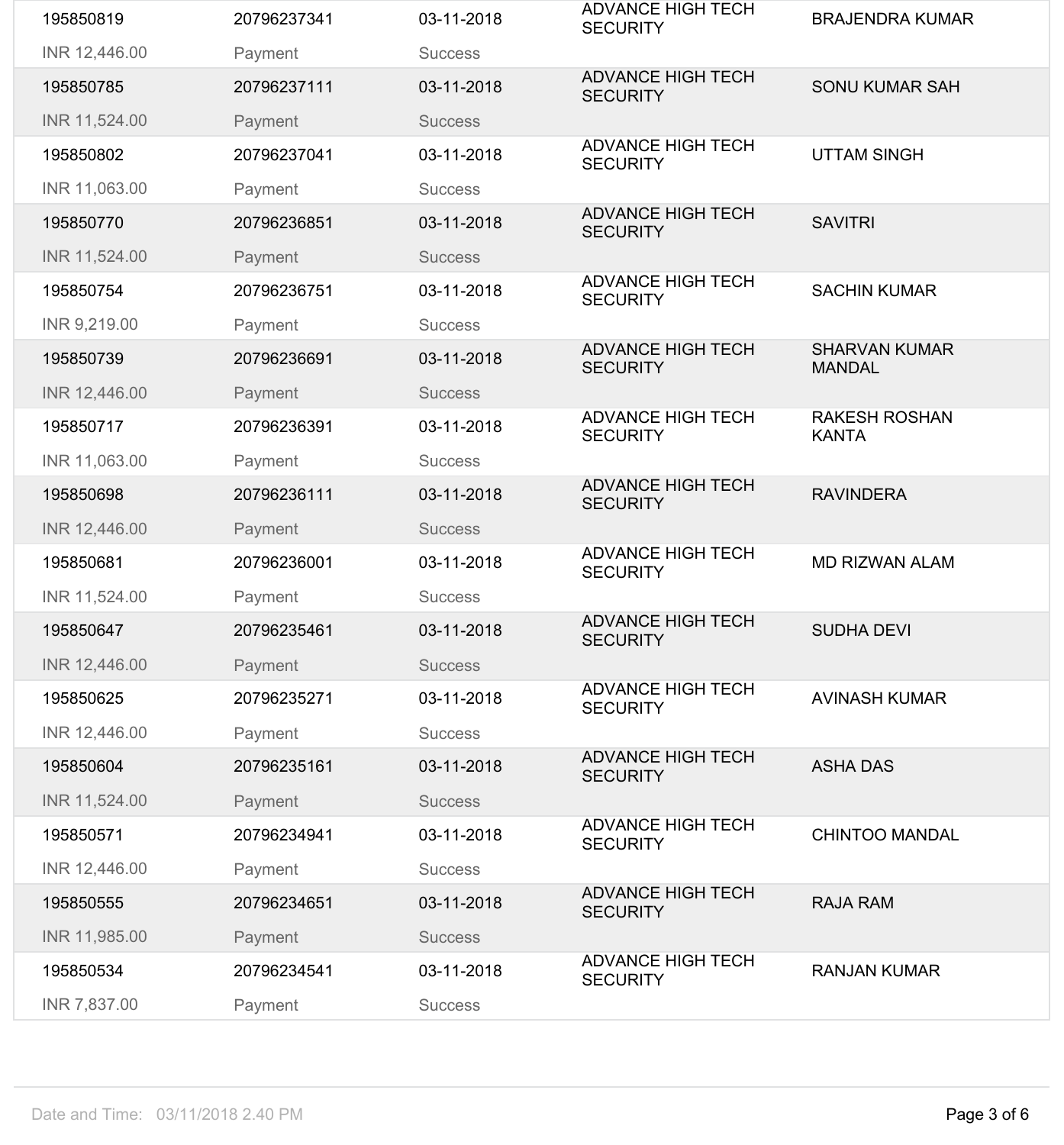| 195850525     | 20796234511 | 03-11-2018     | <b>ADVANCE HIGH TECH</b><br><b>SECURITY</b> | ROOPESH MANDAL                     |
|---------------|-------------|----------------|---------------------------------------------|------------------------------------|
| INR 11,985.00 | Payment     | <b>Success</b> |                                             |                                    |
| 195850494     | 20796233981 | 03-11-2018     | <b>ADVANCE HIGH TECH</b><br><b>SECURITY</b> | <b>MANJU DEVI</b>                  |
| INR 8,758.00  | Payment     | <b>Success</b> |                                             |                                    |
| 195850478     | 20796233911 | 03-11-2018     | <b>ADVANCE HIGH TECH</b><br><b>SECURITY</b> | <b>SHATRUGHAN</b>                  |
| INR 6,454.00  | Payment     | <b>Success</b> |                                             |                                    |
| 195850462     | 20796233791 | 03-11-2018     | <b>ADVANCE HIGH TECH</b><br><b>SECURITY</b> | <b>RANI DEVI</b>                   |
| INR 12,446.00 | Payment     | <b>Success</b> |                                             |                                    |
| 195850459     | 20796233621 | 03-11-2018     | <b>ADVANCE HIGH TECH</b><br><b>SECURITY</b> | <b>JAI RAM TIWARI</b>              |
| INR 5,993.00  | Payment     | <b>Success</b> |                                             |                                    |
| 195850429     | 20796233501 | 03-11-2018     | <b>ADVANCE HIGH TECH</b><br><b>SECURITY</b> | <b>SANJAY KUMAR</b>                |
| INR 10,602.00 | Payment     | <b>Success</b> |                                             |                                    |
| 195850443     | 20796233471 | 03-11-2018     | <b>ADVANCE HIGH TECH</b><br><b>SECURITY</b> | <b>NARENDRA</b>                    |
| INR 11,985.00 | Payment     | <b>Success</b> |                                             |                                    |
| 195850417     | 20796233301 | 03-11-2018     | <b>ADVANCE HIGH TECH</b><br><b>SECURITY</b> | <b>KISHAN</b>                      |
| INR 12,446.00 | Payment     | <b>Success</b> |                                             |                                    |
| 195850397     | 20796233171 | 03-11-2018     | <b>ADVANCE HIGH TECH</b><br><b>SECURITY</b> | <b>RAJU</b>                        |
| INR 11,524.00 | Payment     | <b>Success</b> |                                             |                                    |
| 195850372     | 20796232891 | 03-11-2018     | <b>ADVANCE HIGH TECH</b><br><b>SECURITY</b> | <b>JAI BHAGWAN</b>                 |
| INR 11,524.00 | Payment     | <b>Success</b> |                                             |                                    |
| 195850378     | 20796232851 | 03-11-2018     | <b>ADVANCE HIGH TECH</b><br><b>SECURITY</b> | <b>KARTIK</b>                      |
| INR 12,446.00 | Payment     | <b>Success</b> |                                             |                                    |
| 195850358     | 20796232741 | 03-11-2018     | <b>ADVANCE HIGH TECH</b><br><b>SECURITY</b> | <b>RAVINDRA RAUT</b>               |
| INR 11,985.00 | Payment     | <b>Success</b> |                                             |                                    |
| 195850350     | 20796232571 | 03-11-2018     | <b>ADVANCE HIGH TECH</b><br><b>SECURITY</b> | <b>RAGHUNANDAN</b><br><b>KUMAR</b> |
| INR 12,446.00 | Payment     | <b>Success</b> |                                             |                                    |
| 195850335     | 20796232421 | 03-11-2018     | <b>ADVANCE HIGH TECH</b><br><b>SECURITY</b> | <b>PAWAN</b>                       |
| INR 11,524.00 | Payment     | <b>Success</b> |                                             |                                    |
| 195850318     | 20796232301 | 03-11-2018     | <b>ADVANCE HIGH TECH</b><br><b>SECURITY</b> | <b>MAMTA</b>                       |
| INR 11,524.00 | Payment     | <b>Success</b> |                                             |                                    |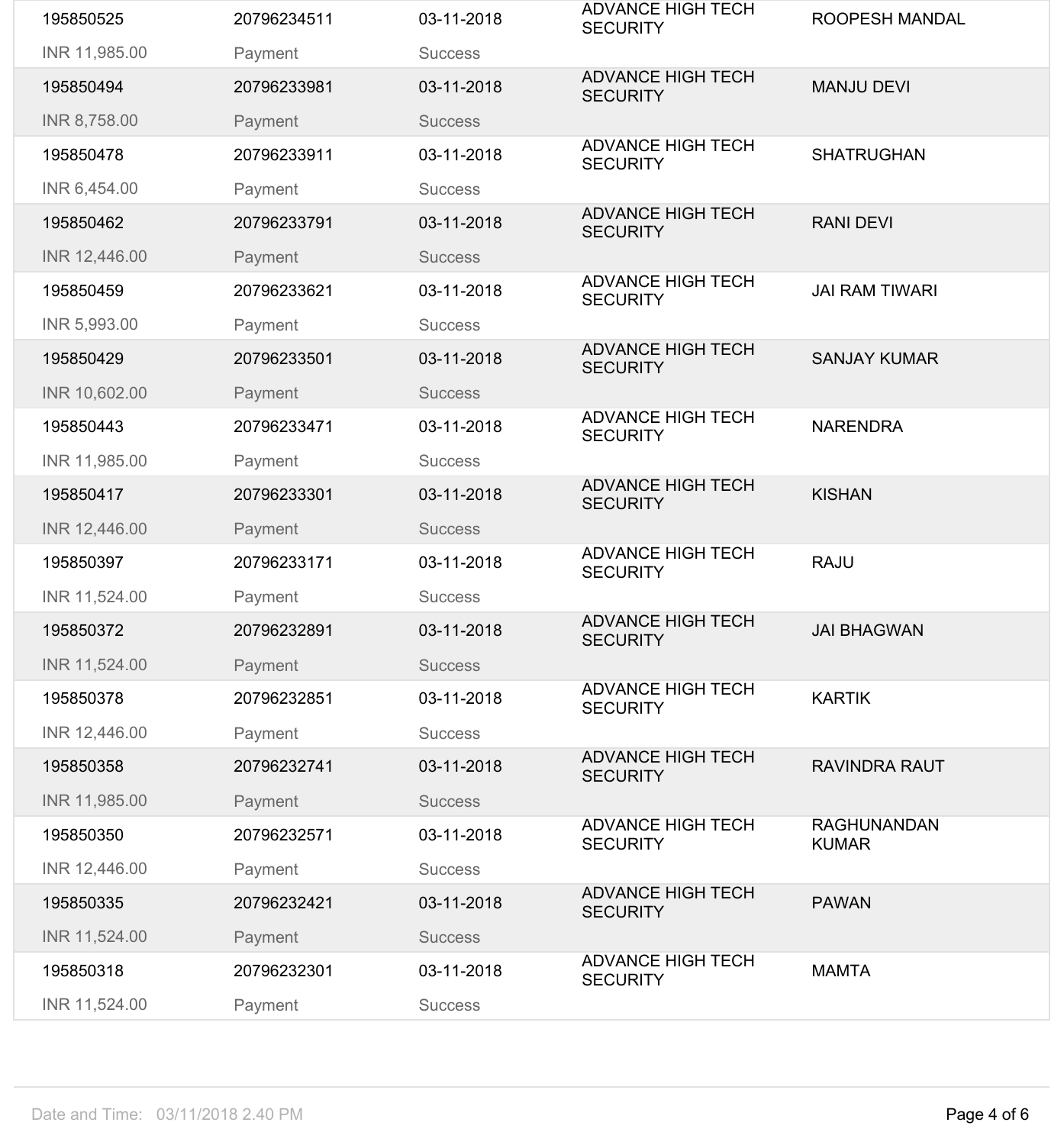| 195850324         | 20796232281 | 03-11-2018     | <b>ADVANCE HIGH TECH</b><br><b>SECURITY</b> | <b>ISRAT</b>                        |
|-------------------|-------------|----------------|---------------------------------------------|-------------------------------------|
| INR 12,446.00     | Payment     | <b>Success</b> |                                             |                                     |
| 195850298         | 20796232011 | 03-11-2018     | <b>ADVANCE HIGH TECH</b><br><b>SECURITY</b> | <b>RANI KUMARI</b>                  |
| INR 11,063.00     | Payment     | <b>Success</b> |                                             |                                     |
| 195850294         | 20796232001 | 03-11-2018     | <b>ADVANCE HIGH TECH</b><br><b>SECURITY</b> | <b>SUNEEL</b>                       |
| INR 12,446.00     | Payment     | <b>Success</b> |                                             |                                     |
| 195850274         | 20796231931 | 03-11-2018     | <b>ADVANCE HIGH TECH</b><br><b>SECURITY</b> | <b>RAM KUMAR</b>                    |
| INR 12,446.00     | Payment     | <b>Success</b> |                                             |                                     |
| 195850284         | 20796231861 | 03-11-2018     | <b>ADVANCE HIGH TECH</b><br><b>SECURITY</b> | <b>DEEPA</b>                        |
| INR 11,985.00     | Payment     | <b>Success</b> |                                             |                                     |
| 195850257         | 20796231701 | 03-11-2018     | <b>ADVANCE HIGH TECH</b><br><b>SECURITY</b> | <b>VISHAL SAINI</b>                 |
| INR 9,680.00      | Payment     | <b>Success</b> |                                             |                                     |
| 195850240         | 20796231611 | 03-11-2018     | <b>ADVANCE HIGH TECH</b><br><b>SECURITY</b> | <b>VINOD KUMAR</b>                  |
| <b>INR 922.00</b> | Payment     | <b>Success</b> |                                             |                                     |
| 195850221         | 20796231491 | 03-11-2018     | <b>ADVANCE HIGH TECH</b><br><b>SECURITY</b> | <b>ARUN KUMAR</b>                   |
| INR 12,446.00     | Payment     | <b>Success</b> |                                             |                                     |
| 195850262         | 20796231471 | 03-11-2018     | <b>ADVANCE HIGH TECH</b><br><b>SECURITY</b> | <b>NUSRAT PARVIN</b>                |
| INR 11,985.00     | Payment     | <b>Success</b> |                                             |                                     |
| 195850245         | 20796231401 | 03-11-2018     | <b>ADVANCE HIGH TECH</b><br><b>SECURITY</b> | <b>BABITA</b>                       |
| INR 12,446.00     | Payment     | <b>Success</b> |                                             |                                     |
| 195850231         | 20796231341 | 03-11-2018     | <b>ADVANCE HIGH TECH</b><br><b>SECURITY</b> | <b>SEEMA KUMARI</b>                 |
| INR 11,985.00     | Payment     | <b>Success</b> |                                             |                                     |
| 195850213         | 20796231271 | 03-11-2018     | <b>ADVANCE HIGH TECH</b><br><b>SECURITY</b> | <b>ROSHAN KUMAR</b><br><b>GUPTA</b> |
| INR 11,063.00     | Payment     | <b>Success</b> |                                             |                                     |
| 195850202         | 20796231211 | 03-11-2018     | <b>ADVANCE HIGH TECH</b><br><b>SECURITY</b> | <b>DEV RAJ</b>                      |
| INR 11,063.00     | Payment     | <b>Success</b> |                                             |                                     |
| 195850186         | 20796231131 | 03-11-2018     | <b>ADVANCE HIGH TECH</b><br><b>SECURITY</b> | <b>MANTU SAH</b>                    |
| INR 12,446.00     | Payment     | <b>Success</b> |                                             |                                     |
|                   |             |                | <b>ADVANCE HIGH TECH</b>                    |                                     |
| 195850191         | 20796230961 | 03-11-2018     | <b>SECURITY</b>                             | <b>SANDEEP SINGH</b>                |